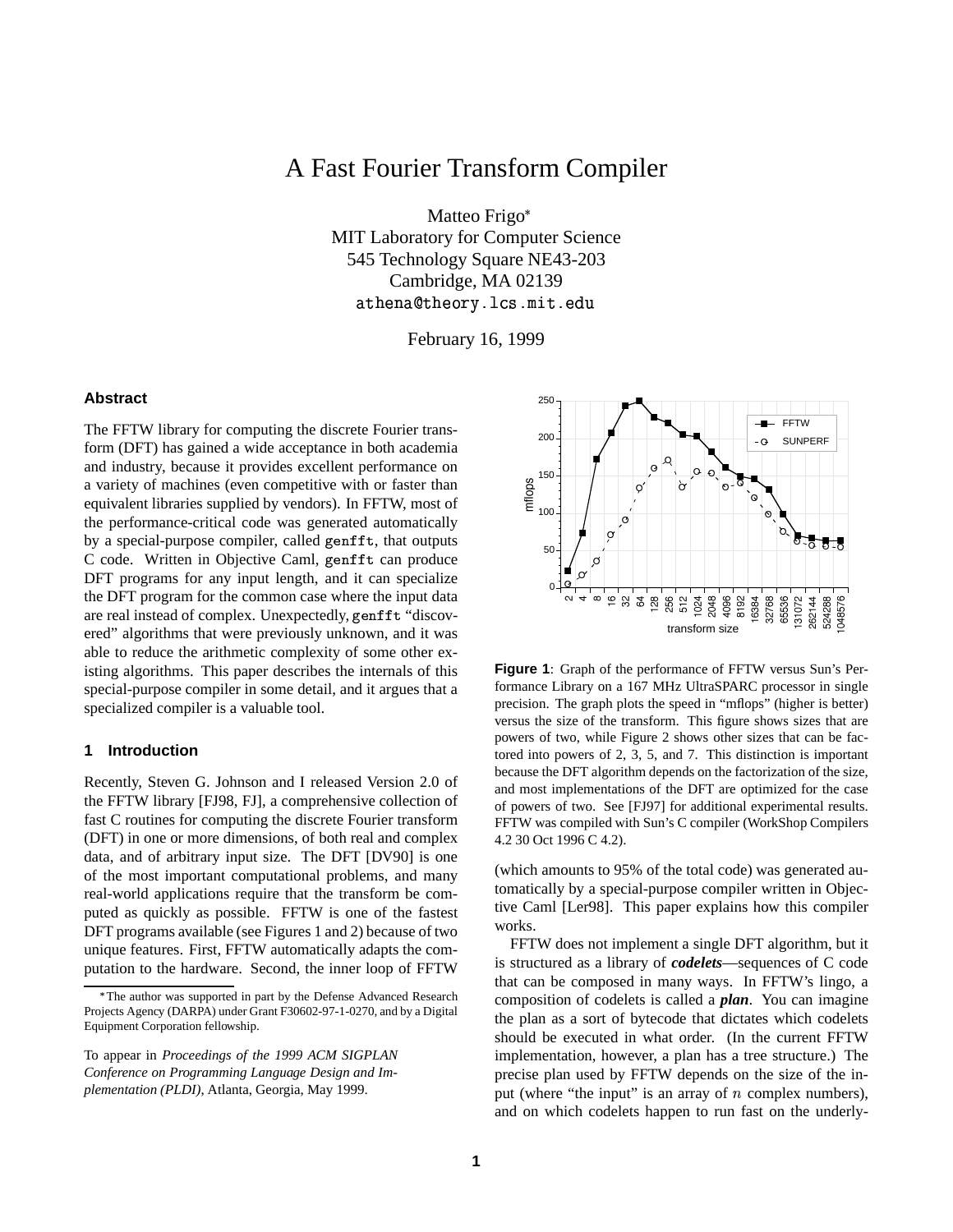

**Figure 2**: See caption of Figure 1.

ing hardware. The user need not choose a plan by hand, however, because FFTW chooses the fastest plan automatically. The machinery required for this choice is described elsewhere [FJ97, FJ98].

Codelets form the computational kernel of FFTW. You can imagine a codelet as a fragment of C code that computes a Fourier transform of a fixed size (say, 16, or 19).<sup>1</sup> FFTW's codelets are produced automatically by the *FFTW codelet generator*, unimaginatively called genfft. genfft is an unusual special-purpose compiler. While a normal compiler accepts  $C$  code (say) and outputs numbers, genfft inputs the single integer  $n$  (the size of the transform) and outputs C code. The codelet generator contains optimizations that are advantageous for DFT programs but not appropriate for a general compiler, and conversely, it does not contain optimizations that are not required for the DFT programs it generates (for example loop unrolling).

genfft operates in four phases.

- 1. In the *creation* phase, genfft produces a directed acyclic graph (dag) of the codelet, according to some well-known algorithm for the DFT [DV90]. The generator contains many such algorithms and it applies the most appropriate.
- 2. In the *simplifier*, genfft applies local rewriting rules to each node of the dag, in order to simplify it. In traditional compiler terminology, this phase performs algebraic transformations and common-subexpression elimination, but it also performs other transformations that are specific to the DFT. For example, it turns out that if all floating point constants are made positive, the generated code runs faster. (See Section 5.) Another important transformation is *dag transposition*, which derives from the theory of linear networks [CO75]. Moreover,

besides noticing common subexpressions, the simplifier also attempts to create them. The simplifier is written in monadic style [Wad97], which allowed me to deal with the dag as if it were a tree, making the implementation much easier.

- 3. In the *scheduler*, genfft produces a topological sort of the dag (a "schedule") that, for transforms of size  $2^k$ , provably minimizes the asymptotic number of register spills, *no matter how many registers the target machine has*. This truly remarkable fact can be derived from the analysis of the red-blue pebbling game of Hong and Kung [HK81], as we shall see in Section 6. For transforms of other sizes the scheduling strategy is no longer provably good, but it still works well in practice. Again, the scheduler depends heavily on the topological structure of DFT dags, and it would not be appropriate in a general-purpose compiler.
- 4. Finally, the schedule is unparsed to C. (It would be easy to produce FORTRAN or other languages by changing the unparser.) The unparser is rather obvious and uninteresting, except for one subtlety discussed in Section 7.

Although the creation phase uses algorithms that have been known for several years, the output of genfft is at times completely unexpected. For example, for a complex transform of size  $n = 13$ , the generator employs an algorithm due to Rader, in the form presented by Tolimieri and others [TAL97]. In its most sophisticated variant, this algorithm performs 214 real (floating-point) additions and 76 real multiplications. (See [TAL97, Page 161].) The generated code in FFTW for the same algorithm, however, contains only 176 real additions and 68 real multiplications, because genfft found certain simplifications that the authors of [TAL97] did not notice.<sup>2</sup>

The generator specializes the dag automatically for the case where the input data are real, which occurs frequently in applications. This specialization is nontrivial, and in the past the design of an efficient real DFT algorithm required a serious effort that was well worth a publication [SJHB87]. genfft, however, automatically derives real DFT programs from the complex algorithms, and the resulting programs have the same arithmetic complexity as those discussed by [SJHB87, Table II].<sup>3</sup> The generator also produces real variants of the Rader's algorithm mentioned above, which to my knowledge do not appear anywhere in the literature.

<sup>&</sup>lt;sup>1</sup>In the actual FFTW system, some codelets perform more tasks, however. For the purposes of this paper, we consider only the generation of transforms of a fixed size.

<sup>2</sup>Buried somewhere in the computation dag generated by the algorithm are statements of the form  $a = c + d$ ,  $b = c - d$ ,  $e = a + b$ . The generator simplifies these statements to  $e = 2 * c$ , provided a and b are not needed elsewhere. Incidentally, [SB96] reports an algorithm with 188 additions and 40 multiplications, using a more involved DFT algorithm that I have not implemented yet. To my knowledge, the program generated by genfft performs the lowest known number of additions for this problem.

<sup>&</sup>lt;sup>3</sup>In fact, genf ft saves a few operations in certain cases, such as  $n=15$ .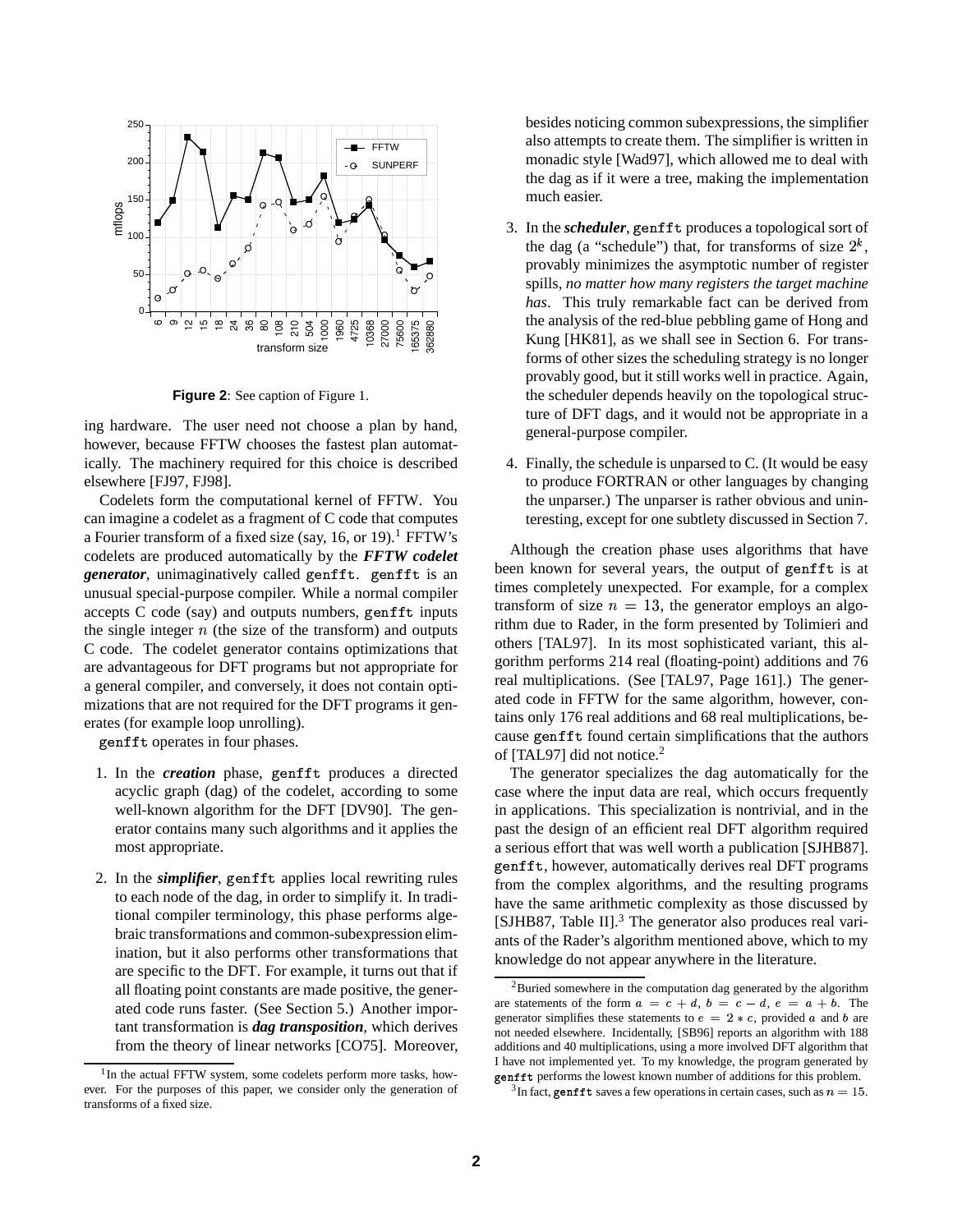I found a special-purpose compiler such as the FFTW codelet generator to be a valuable tool, for a variety of reasons that I now discuss briefly.

- Performance was the main goal of the FFTW project, and it could not have been achieved without genfft. For example, the codelet that performs a DFT of size 64 is used routinely by FFTW on the Alpha processor. The codelet is about twice as fast as Digital's DXML library on the same machine. The codelet consists of about 2400 lines of code, including 912 additions and 248 multiplications. Writing such a program by hand would be a formidable task for any programmer. At least for the DFT problem, these long sequences of straight-line code seem to be necessary in order to take full advantage of large CPU register sets and the scheduling capabilities of C compilers.
- Achieving *correctness* has been surprisingly easy. The  $DFT$  algorithms in genfft are encoded straightforwardly using a high-level language. The simplification phase transforms this high-level algorithm into optimized code by applying simple algebraic rules that are easy to verify. In the rare cases during development when the generator contained a bug, the output was completely incorrect, making the bug manifest.
- Rapid turnaround was essential to achieve the performance goals. For example, the scheduler described in Section 6 is the result of a trial-and-error process in search of the best result, since the schedule of a codelet interacts with C compilers (in particular, with register allocators) in nonobvious ways. I could usually implement a new idea and regenerate the whole system within minutes, until I found the solution described in this paper.
- The generator is effective because it can apply *problemspecific* code improvements. For example, the scheduler is effective only for DFT dags, and it would perform poorly for other computations. Moreover, the simplifier performs certain improvements that depend on the DFT being a linear transformation.
- **•** Finally, genfft derived some *new algorithms*, as in the example  $n = 13$  discussed above. While this paper does not focus on these algorithms *per se*, they are of independent theoretical and practical interest in the Digital Signal Processing community.

This paper, of necessity, brings together concepts from both the Programming Languages and the Signal Processing literatures. The paper, however, is biased towards a reader familiar with compilers [ASU86], programming languages, and monads [Wad97], while the required signal-processing knowledge is kept to the bare minimum. (For example, I am

not describing some advanced number-theoretical DFT algorithms used by the generator.) Readers unfamiliar with the discrete Fourier transform, however, are encouraged to read the good tutorial by Duhamel and Vetterli [DV90].

The rest of the paper is organized as follows. Section 2 gives some background on the discrete Fourier transform and on algorithms for computing it. Section 3 overviews related work on automatic generation of DFT programs. The remaining sections follow the evolution of a codelet within genfft. Section 4 describes what the codelet dag looks like and how it is constructed. Section 5 presents the dag simplifier. Section 6 describes the scheduler and proves that it minimizes the number of transfers between memory and registers. Section 7 discusses some pragmatic aspects of  $\text{genfit}$ , such as running time and memory requirements, and it discusses the interaction of  $\text{genfit}'$ 's output with C compilers.

# **2 Background**

This section defines the discrete Fourier transform (DFT), and mentions the most common algorithms to compute it.

Let  $X$  be an array of  $n$  complex numbers. The (forward) *discrete Fourier transform* of  $X$  is the array  $Y$  given by

$$
Y[i] = \sum_{j=0}^{n-1} X[j] \omega_n^{-ij} , \qquad (1)
$$

where  $\omega_n = e^{2\pi\sqrt{-1}/n}$  is a primitive *n*-th root of unity, and  $0 \leq i \leq n$ . In case X is a real vector, the transform Y has the *hermitian symmetry*

$$
Y[n-i] = Y^*[i],
$$

where  $Y^* [i]$  is the complex conjugate of  $Y^* [i]$ .

The *backward* DFT flips the sign at the exponent of  $\omega_n$ , and it is defined in the following equation.

$$
Y[i] = \sum_{j=0}^{n-1} X[j] \omega_n^{ij} .
$$
 (2)

The backward transform is the "scaled inverse" of the forward DFT, in the sense that computing the backward transform of the forward transform yields the original array multiplied by  $n$ .

If *n* can be factored into  $n = n_1 n_2$ , Equation (1) can be rewritten as follows. Let  $j = j_1 n_2 + j_2$ , and  $i = i_1 + i_2 n_1$ . We then have,

$$
Y[i_1 + i_2 n_1] = \n\sum_{j_2=0}^{n_2-1} \left[ \left( \sum_{j_1=0}^{n_1-1} X[j_1 n_2 + j_2] \omega_{n_1}^{-i_1 j_1} \right) \omega_n^{-i_1 j_2} \right] \omega_{n_2}^{-i_2 j_2} .
$$
\n(3)

This formula yields the *Cooley-Tukey fast Fourier transform* algorithm (FFT) [CT65]. The algorithm computes  $n_2$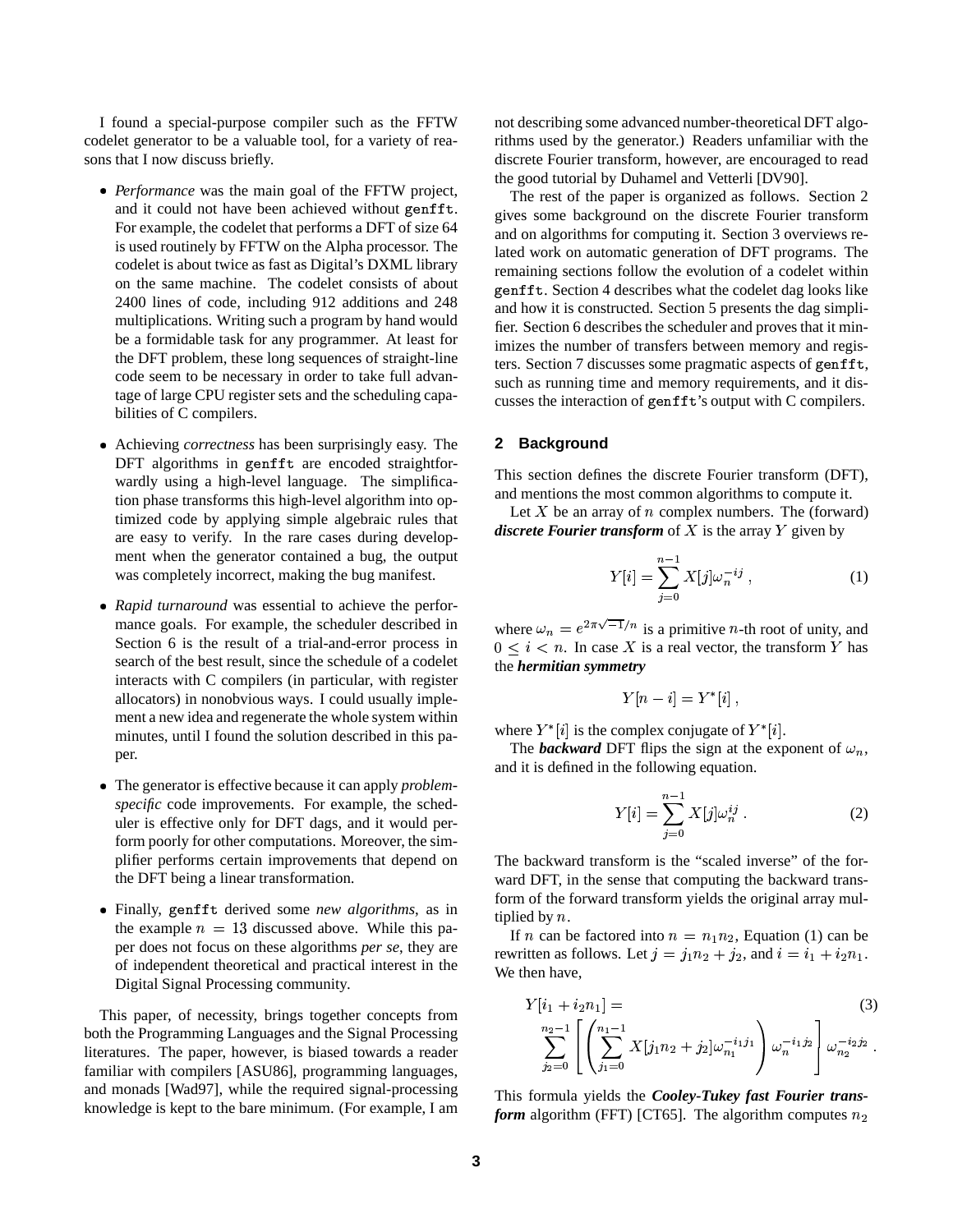transforms of size  $n_1$  (the inner sum), it multiplies the result by the so-called *twiddle factors*  $\omega_n^{-i_1 j_2}$ , and finally it computes  $n_1$  transforms of size  $n_2$  (the outer sum).

If  $\gcd(n_1, n_2) = 1$ , the *prime factor* algorithm can be applied, which avoids the multiplications by the twiddle factors at the expense of a more involved computation of indices. (See [OS89, page 619].) If  $n$  is a multiple of 4, the *split-radix* algorithm [DV90] can save some operations with respect to Cooley-Tukey. If  $n$  is prime, genfft uses either Equation (1) directly, or *Rader's algorithm* [Rad68], which converts the transform into a circular convolution of size  $n - 1$ . The circular convolution can be computed recursively using two Fourier transforms, or by means of a clever technique due to Winograd [Win78] (genfft does not employ this technique yet, however). Other algorithms are known for prime sizes, and this is still the subject of active research. See [TAL97] for a recent compendium on the topic. Any algorithm for the forward DFT can be readily adapted to compute the backward DFT, the difference being that certain complex constants become conjugate. For the purposes of this paper, we do not distinguish between forward and backward transform, and we simply refer to both as the "complex DFT".

In the case when the input is purely real, the transform can be computed with roughly half the number of operations of the complex case, and the hermitian output requires half the storage of a complex array of the same size. In general, keeping track of the hermitian symmetry throughout the recursion is nontrivial, however. This bookkeeping is relatively easy for the split-radix algorithm, and it becomes particularly nasty for the prime factor and the Rader algorithms. The topic is discussed in detail in [SJHB87]. In the real transform case, it becomes important to distinguish the forward transform, which takes a real input and produces an hermitian output, from the backward transform, whose input is hermitian and whose output is real, requiring a different algorithm. We refer to these cases as the "real to complex" and "complex to real" DFT, respectively.

In the DFT literature, unlike in most of Computer Science, it is customary to report the exact number of arithmetic operations performed by the various algorithms, instead of their asymptotic complexity. Indeed, the time complexity of all DFT algorithms of interest is  $O(n \log n)$ , and a detailed count of the exact number of operation is usually doable (which by no means implies that the analysis is easy to carry out). It is no problem for me to follow this convention in this paper, since genfft produces an exact arithmetic count anyway.

In the literature, the term FFT ("fast Fourier transform") refers to either the Cooley-Tukey algorithm or to any In this paper, FFT denotes any  $O(n \log n)$  algorithm.  $O(n \log n)$  algorithm for the DFT, depending on the author.

# **3 Related work**

Researchers have been generating FFT programs for at least twenty years, possibly to avoid the tedium of getting all the implementation details right by hand. To my knowledge, the first generator of FFT programs was FOURGEN, written by J. A. Maruhn [Mar76]. It was written inPL/I and it generated FORTRAN.<sup>4</sup> FOURGEN is limited to transforms of size  $2<sup>k</sup>$ .

Perez and Takaoka [PT87] present a generator of Pascal programs implementing a prime factor FFT algorithm. This program is limited to complex transforms of size  $n$ , where  $n$  must be factorable into mutually prime factors in the set  $\{2, 3, 4, 5, 7, 8, 9, 16\}.$ 

Johnson<sup>5</sup> and Burrus [JB83] applied dynamic programming to the automatic design of DFT modules. Selesnick and Burrus [SB96] used a program to generate MATLAB subroutines for DFTs of certain prime sizes. In many cases, these subroutines are the best known in terms of arithmetic complexity.

The EXTENT system by Gupta and others [GHSJ96] generates FORTRAN code in response to an input expressed in a *tensor product* language. Using the tensor product abstraction one can express concisely a variety of algorithms that includes the FFT and matrix multiplication (including Strassen's algorithm).

Another program called genfft generating Haskell FFT subroutines is part of the nofib benchmark for Haskell [Par92]. Unlike my program, this genfft is limited to transforms of size  $2^k$ . The program in nofib is not documented at all, but apparently it can be traced back to [HV92].

Veldhuizen [Vel95] used a template metaprograms technique to generate  $C++$  programs. The technique exploits the template facility of  $C++$  to force the  $C++$  compiler to perform computations at compile time.

All these systems are restricted to complex transforms, and the FFT algorithm is known *a priori*. To my knowledge, the FFTW generator is the only one that produces real algorithms, and in fact, which can *derive* real algorithms by specializing a complex algorithm. Also, my generator is the only one that addressed the problem of scheduling the program efficiently.

# **4 Creation of the expression dag**

This section describes the creation of an expression dag. We first define the node data type, which encodes a directed acyclic graph (dag) of a codelet. We then describe a few

<sup>4</sup>Maruhn argues that PL/I is more suited than FORTRAN to this program-generation task, and has the following curious remark.

One peculiar difficulty is that some FORTRAN systems produce an output format for floating-point numbers without the exponent delimiter "E", and this makes them illegal in FOR-TRAN statements.

<sup>5</sup>Unrelated to Steven G. Johnson, the other author of FFTW.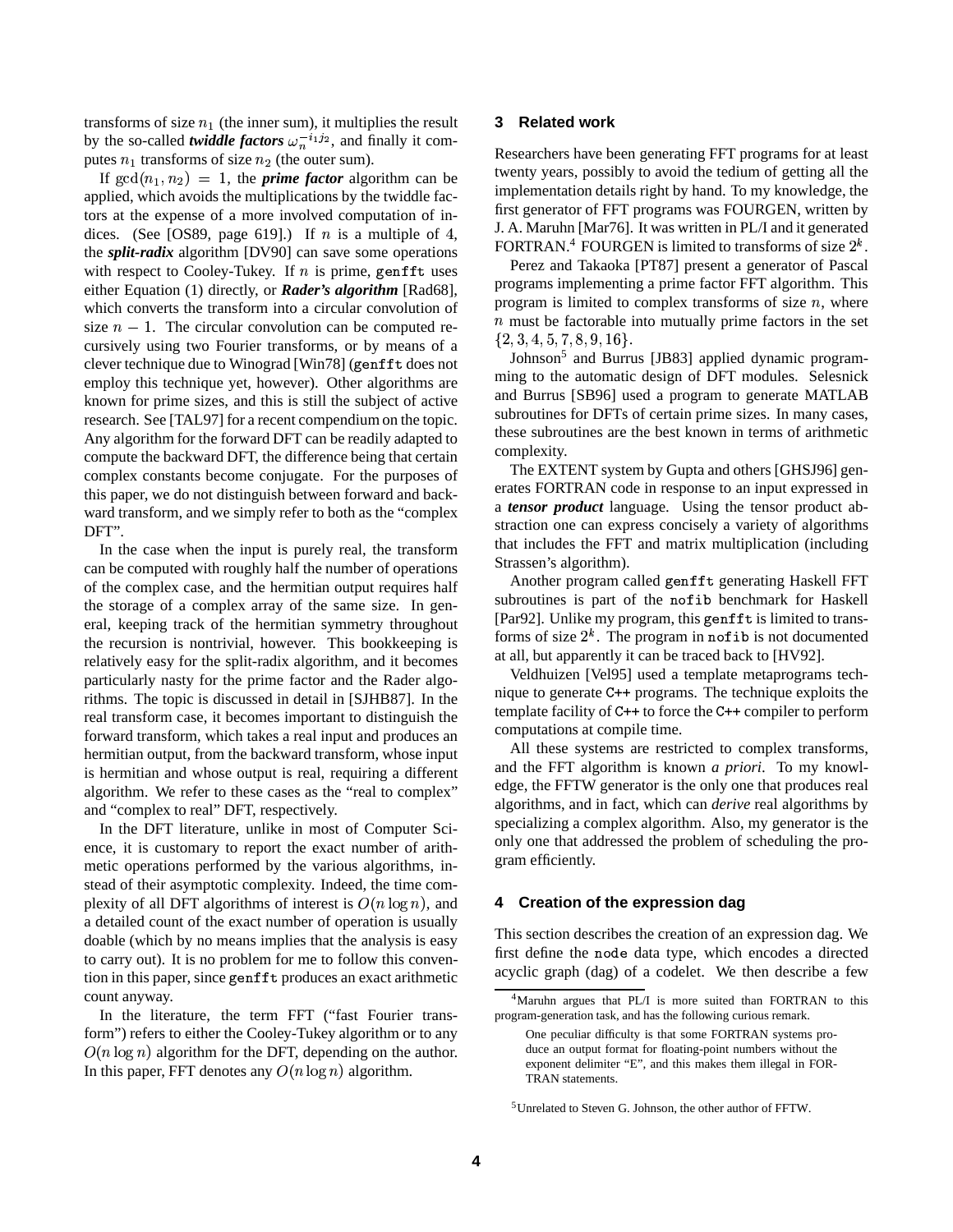```
type node =| Num of Number.number
  | Load of Variable.variable
  | Store of Variable.variable * node
  | Plus of node list
  | Times of node * node
  | Uminus of node
```
Figure 3: Objective Caml code that defines the node data type, which encodes an expression dag.

ancillary data structures and functions that provide complex arithmetic. Finally, the bulk of the section describes the function fftgen, which actually produces the expression dag.

We start by defining the node data type, which encodes an arithmetic expression dag. Each node of the dag represents an operator, and the node's children represent the operands. This is the same representation as the one generally used in compilers [ASU86, Section 5.2]. A node in the dag can have more than one "parent", in which case the node represents a common subexpression. The definition of node is given in Figure 3, and it is straightforward. A node is either a real number (encoded by the abstract data type Number.number), a load of an input variable, a store of an expression into an output node, the sum of the children nodes, the product of two nodes, or the sign negation of a node. For example, the expression  $a - b$ , where a and b are input variables, is represented by Plus [Load  $a$ ; Uminus  $(Load b)$ .

The structure Number maintains floating-point constants with arbitrarily high precision (currently, 50 decimal digits), in case the user wants to use the quadruple precision floatingpoint unit on a processor such as the UltraSPARC. Number is implemented on top of Objective Caml's arbitrary-precision rationals. The structure Variable encodes the input/output nodes of the dag, and the temporary variables of the generated C code. Variables can be considered an abstract data type that is never used explicitly in this paper.

The node data type encodes expressions over real numbers, since the final C output contains only real expressions. For creating the expression dag of the codelet, however, it is convenient to express the algorithms in terms of complex numbers. The generator contains a structure called Complex, which implements complex expressions on top of the node data type, in a straightforward way.<sup>6</sup> The type Complex expr (not shown) is essentially a pair of nodes.

We now describe the function fftgen, which creates a dag for a DFT of size  $n$ . In the current implementation, fftgen uses one of the following algorithms.

- A split-radix algorithm [DV90], if n is a multiple of 4. Otherwise.
- A prime factor algorithm (as described in [OS89, page 619]), if *n* factors into  $n_1n_2$ , where  $n_i \neq 1$  and  $gcd(n_1, n_2) = 1$ . Otherwise,
- The Cooley-Tukey FFT algorithm (Equation (3)) if  $n$ factors into  $n_1 n_2$ , where  $n_i \neq 1$ . Otherwise,
- $\bullet$  (*n* is a prime number) Rader's algorithm for transforms of prime length [Rad68] if  $n = 5$  or  $n \ge 13$ . Otherwise,
- Direct application of the definition of DFT (Equa- $\frac{1}{1}$  (1)).

We now look at the operation of fftgen more closely. The function has type

```
fftgen : int -> (int -> Complex.expr) ->
         int -> (int -> Complex.expr)
```
The first argument to fftgen is the size n of the transform. The second argument is a function input with type int -> Complex.expr. The application (input i) returns a complex expression that contains the i-th input. The third argument sign is either 1 or  $-1$ , and it determines the direction of the transform.

Depending on the size  $n$  of the requested transform, fftgen dispatches one of the algorithms mentioned above. We now discuss how the Cooley-Tukey FFT algorithm is implemented. The implementation of the other algorithms is similar, and it is not shown in this paper.

The Objective Caml code that implements the Cooley-Tukey algorithm can be found in Figure 4. In order to understand the code, recall Equation (3). This equation translates almost verbatim into Objective Caml. With reference to Figure 4, the function application tmp1 j2 computes the inner sum of Equation (3) for a given value of  $j_2$ , and it returns a function of  $i_1$ . (tmp1 is curried over  $i_1$ , and therefore  $i_1$  does not appear explicitly in the definition.) Next, (tmp1 j2 i1) is multiplied by the twiddle factors, yielding tmp2, that is, the expression in square braces in Equation (3). Next, tmp3 computes the outer summation, which is itself a DFT of size  $n_2$ . (Again, tmp3 is a function of  $i_1$  and  $i_2$ , curried over  $i_2$ .) In order to obtain the *i*-th element of the output of the transform, the index  $i$  is finally mapped into  $i_1$  and  $i_2$  and  $(tmp3$  i1 i2) is returned.

Observe that the code in Figure 4 does not actually perform any computation. Instead, it builds a symbolic expression dag that specifies the computation. The other DFT algorithms are implemented in a similar fashion.

At the top level, the generator invokes fftgen with the size n and the direction sign specified by the user. The input function is set to fun  $i \rightarrow$  Complex. load (Variable.input i), i.e., a function that loads the  $i$ -th input variable. Recall now that fftgen returns a function

<sup>&</sup>lt;sup>6</sup>One subtlety is that a complex multiplication by a constant can be implemented with either 4 real multiplications and 2 real additions, or 3 real multiplications and 3 real additions [Knu98, Exercise 4.6.4-41]. The current generator uses the former algorithm, since the operation count of the dag is generally dominated by additions. On most CPUs, it is advantageous to move work from the floating-point adder to the multiplier.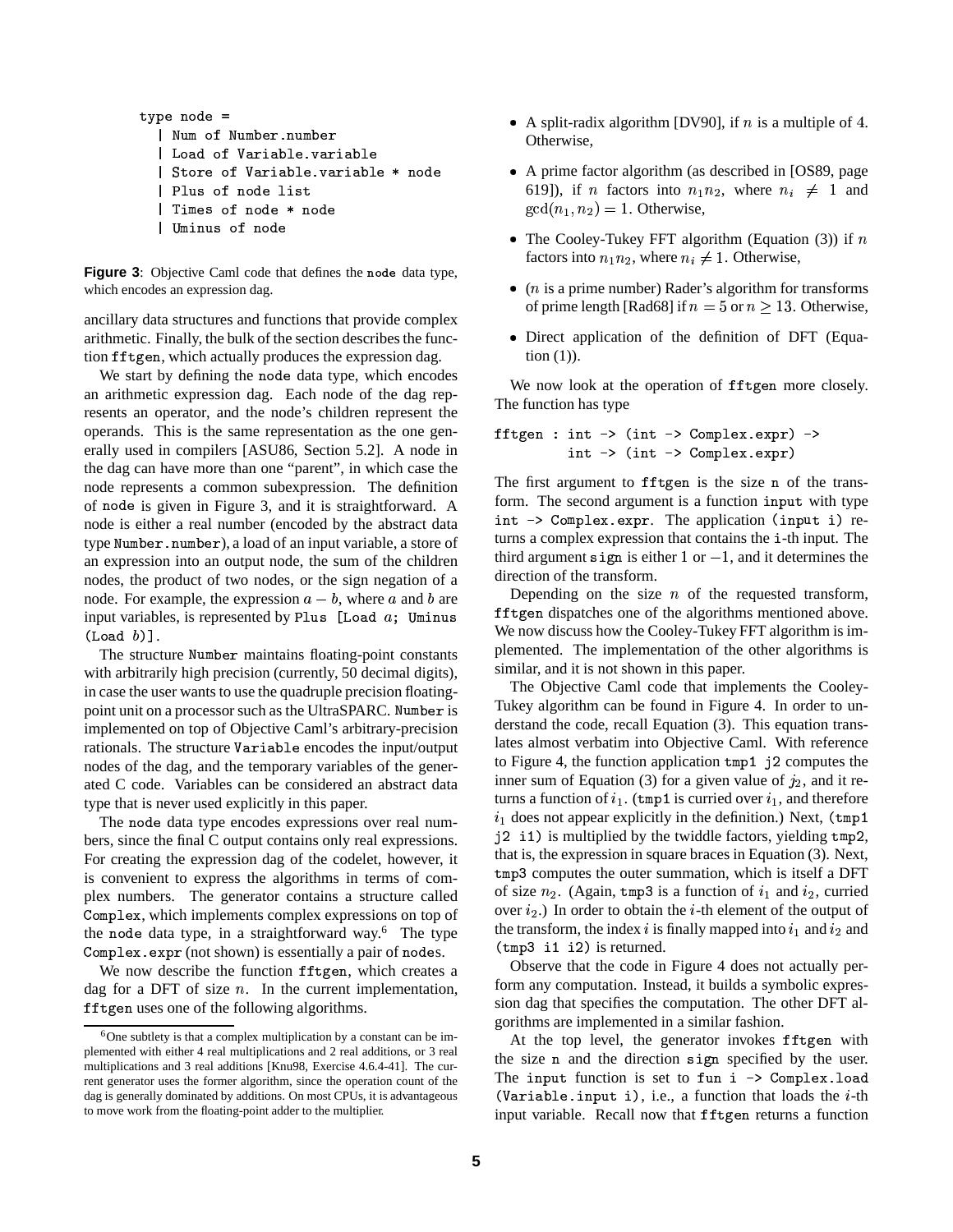```
let rec cooley_tukey n1 n2 input sign =
  let tmp1 i2 = fftgen n1
    (fun j1 \rightarrow input (j1 * n2 + j2)) sign inlet tmp2 i1 j2 =
    exp n (sign * i1 * j2) @* tmp1 j2 i1 in
  let tmp3 i1 = fftgen n2 (tmp2 i1) sign
  in
   (fun i \rightarrow tmp3 (i mod n1) (i / n1))
```
Figure 4: Fragment of the FFTW codelet generator that implements the Cooley-Tukey FFT algorithm. The infix operator  $Q*$ computes the complex product. The function exp n k computes the constant  $\exp(2\pi k\sqrt{-1}/n)$ .

output, where (output i) is a complex expression that computes the  $i$ -th element of the output array. The top level builds a list of Store expressions that store (output i) into the *i*-th output variable, for all  $0 \le i \le n$ . This list of Stores is the codelet dag that forms the input of subsequent phases of the generator.

We conclude this section with a few remarks. According to the description given in this section, fftgen contains no special support for the case where the input is real. This statement is not completely true. In the actual implementation, fftgen maintains certain symmetries explicitly (for example, if the input is real, then the output is known to have hermitian symmetry). These additional constraints do not change the final output, but they speed up the generation process, since they avoid computing and simplifying the same expression twice. For the same reason, the actual implementation memoizes expressions such as tmp1 i2 i1 in Figure 4, so that they are only computed once.<sup>7</sup>

At this stage, the generated dag contains many redundant computations, such as multiplications by  $1$  or  $0$ , additions of 0, and so forth. fftgen makes no attempt to eliminate these redundancies. Figure 5 shows a possible C translation of a codelet dag at this stage of the generation process.

# 5 The simplifier

In this section, we present FFTW's simplifier, which transforms code such as the one in Figure 5 into simpler code. The simplifier transforms a dag of nodes (see Section 4) into another dag of nodes. We first discuss how the simplifier transforms the dag, and then how the simplifier is actually implemented. The implementation benefits heavily from the use of monads.

#### What the simplifier does  $5.1$

We first illustrate the improvements applied by the simplifier to the dag. The simplifier traverses the dag bottom-up, and it

```
tmp1 = REAL(input[0]);tmp5 = REAL(input[0]);tmp6 = IMAG(input[0]);tmp2 = IMAG(input[0]);tmp3 = REAL(input[1]);tmp7 = REAL(input[1]);tmp8 = IMAG(input[1]);tmp4 = IMAG(input[1]);REAL(output [0]) = ((1 * tmp1) - (0 * tmp2))+ ((1 * \text{tmp3}) - (0 * \text{tmp4}));IMAG(output[0]) = ((1 * tmp2) + (0 * tmp1))+ ((1 * tmp4) + (0 * tmp3));REAL(output [1]) = ((1 * \text{tmp5}) - (0 * \text{tmp6}))+ ((-1 * \text{tmp7}) - (0 * \text{tmp8}));IMAG(output[1]) = ((1 * tmp6) + (0 * tmp5))+ ((-1 * \text{tmp8}) + (0 * \text{tmp7}));
```
Figure 5: C translation of a dag for a complex DFT of size 2, as generated by fftgen. Variable declarations have been omitted from the figure. The code contains many common subexpression (e.g., tmp1 and tmp5), and redundant multiplications by 0 or 1.

applies a series of local improvements to every node. For explanation purposes, these improvements can be subdivided into three categories: algebraic transformations, commonsubexpression elimination, and DFT-specific improvements. Since the first two kinds are well-known [ASU86], I just discuss them briefly. We then consider the third kind in more detail.

Algebraic transformations reduce the arithmetic complexity of the dag. Like a traditional compiler, the simplifier performs constant folding, and it simplifies multiplications by  $0, 1,$  or  $-1$ , and additions of 0. Moreover, the simplifier applies the distributive property systematically. Expressions of the form  $kx + ky$  are transformed into  $k(x + y)$ . In the same way, expressions of the form  $k_1x+k_2x$  are transformed into  $(k_1 + k_2)x$ . In general, these two transformations have the potential of destroying common subexpressions, and they might increase the operation count. This does not appear to be the case for all DFT dags I have studied, although I do not fully understand the reason for this phenomenon.

Common-subexpression elimination is also applied systematically. Not only does the simplifier eliminate common subexpressions, it also attempts to create new ones. For example, it is common for a DFT dag (especially in the case of real input) to contain both  $x - y$  and  $y - x$  as subexpressions, for some  $x$  and  $y$ . The simplifier converts both expressions to either  $x - y$  and  $-(x - y)$ , or  $-(y - x)$  and  $y - x$ , depending on which expression is encountered first during the dag traversal.

The simplifier applies two kinds of DFT-specific improvements. First, all numeric constants are made positive, possibly propagating a minus sign to other nodes of the dag. This curious transformation is effective because constants generally appear in pairs  $k$  and  $-k$  in a DFT dag. To my knowl-

<sup>&</sup>lt;sup>7</sup>These performance improvements were important for a user of FFTW who needed a hard-coded transform of size 101, and had not obtained an answer after the generator had run for three days. See Section 7 for more details.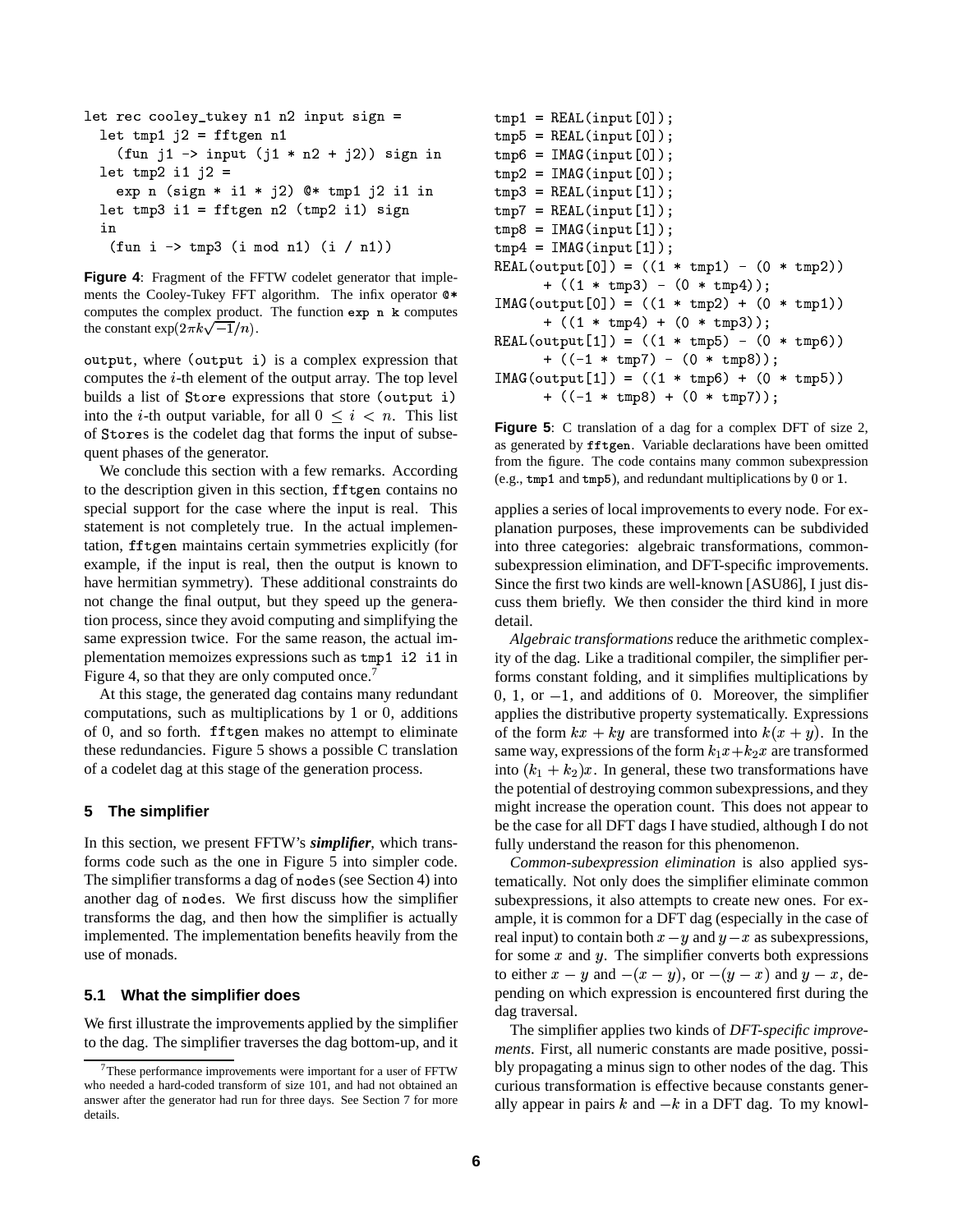

**Figure 6**: Illustration of "network" transposition. Each graph defines an algorithm for computing a linear function. These graphs are called *linear networks*, and they can be interpreted as follows. Data are flowing in the network, from input nodes to output nodes. An edge multiplies data by some constant (possibly  $1$ ), and each node is understood to compute the sum of all incoming edges. In this example, the network on the left computes  $a = 5x + 3y$  and  $b = 2x + 4y$ . The network on the right is the "transposed" form of the first network, obtained by reversing all edges. The new network computes the linear function  $x = 5a + 2b$  and  $y = 3a + 4b$ . In general, if a network computes  $x = My$  for some matrix M, the transposed network computes  $y = M^T x$ . (See [CO75] for a proof.) These linear networks are similar to but not the same as expression dags normally used in compilers and in genfft, because in the latter case the nodes and not the edges perform computation. A network can be easily transformed into an expression dag, however. The converse is not true in general, but it is true for DFT dags where all multiplications are by constants.

edge, every C compiler would store both  $k$  and  $-k$  in the program text, and it would load both constants into a register at runtime. Making all constants positive reduces the number of loads of constants by a factor of two, and this transformation alone speeds up the generated codelets by 10-15% on most machines. This transformation has the additional effect of converting subexpressions into a canonical form, which helps common-subexpression elimination.

The second DFT-specific improvement is not local to nodes, and is instead applied to the whole dag. The transformation is based on the fact that a dag computing a linear function can be "reversed" yielding a *transposed* dag [CO75]. This transposition process is well-known in the Signal Processing literature [OS89, page 309], and it operates a shown in Figure 6. It turns out that in certain cases the transposed dag exposes some simplifications that are not present in the original dag. (An example will be shown later.) Accordingly, the simplifier performs three passes over the dag. It first simplifies the original dag  $D$  yielding a dag  $E$ . Then, it simplifies the transposed dag  $E^T$  yielding a dag  $F^T$ . Finally, it simplifies F (the transposed dag of  $F<sup>T</sup>$ ) yielding a dag  $G<sup>8</sup>$  Figure 7 shows the savings in arithmetic complexity that derive from dag transposition for codelets of various sizes. As it can be seen in the figure, transposition can reduce the number of multiplications, but it does not reduce the number of additions.

Figure 8 shows a simple case where transposition is bene-

|                    | adds             | muls | adds         | muls |
|--------------------|------------------|------|--------------|------|
| size               | (not transposed) |      | (transposed) |      |
| complex to complex |                  |      |              |      |
| 5                  | 32               | 16   | 32           | 12   |
| 10                 | 84               | 32   | 84           | 24   |
| 13                 | 176              | 88   | 176          | 68   |
| 15                 | 156              | 68   | 156          | 56   |
| real to complex    |                  |      |              |      |
| 5                  | 12               | 8    | 12           | 6    |
| 10                 | 34               | 16   | 34           | 12   |
| 13                 | 76               | 44   | 76           | 34   |
| 15                 | 64               | 31   | 64           | 25   |
| complex to real    |                  |      |              |      |
| 5                  | 12               | 9    | 12           | 7    |
| 9                  | 32               | 20   | 32           | 18   |
| 10                 | 34               | 18   | 34           | 14   |
| 12                 | 38               | 14   | 38           | 10   |
| 13                 | 76               | 43   | 76           | 35   |
| 15                 | 64               | 37   | 64           | 31   |
| 16                 | 58               | 22   | 58           | 18   |
| 32                 | 156              | 62   | 156          | 54   |
| 64                 | 394              | 166  | 394          | 146  |
| 128                | 956              | 414  | 956          | 374  |

**Figure 7**: Summary of the benefits of dag transposition. The table shows the number of additions and multiplications for codelets of various size, with and without dag transposition. Sizes for which the transposition has no effect are not reported in this table.

ficial. The network in the figure computes  $c=4\cdot(2a+3b)$ . It is not safe to simplify this expression to  $c = 8a + 12b$ , since this transformation destroys the common subexpressions  $2a$  and  $3b$ . (The transformation destroys one operation and two common subexpressions, which might increase the operation count by one.) Indeed, the whole point of most FFT algorithms is to create common subexpressions. When the network is transposed, however, it computes  $a = 2 \cdot 4c$ and  $b = 3 \cdot 4c$ . These transposed expressions *can* be safely transformed into  $a = 8c$  and  $b = 12c$  because each transformation saves one operation and destroys one common subexpression. Consequently, the operation count cannot increase. In a sense, transposition provides a simple and elegant way to detect which dag nodes have more than one parent, which would be difficult to detect when the dag is being traversed.

## **5.2 Implementation of the simplifier**

The simplifier is written in monadic style [Wad97]. The monad performs two important functions. First, it allows the simplifier to treat the expression dag as if it were a tree, which makes the implementation considerably easier. Second, the monad performs common-subexpression elimination. We now discuss these two topics.

**Treating dags as trees.** Recall that the goal of the sim-

<sup>&</sup>lt;sup>8</sup>Although one might imagine iterating this process, three passes seem to be sufficient in all cases.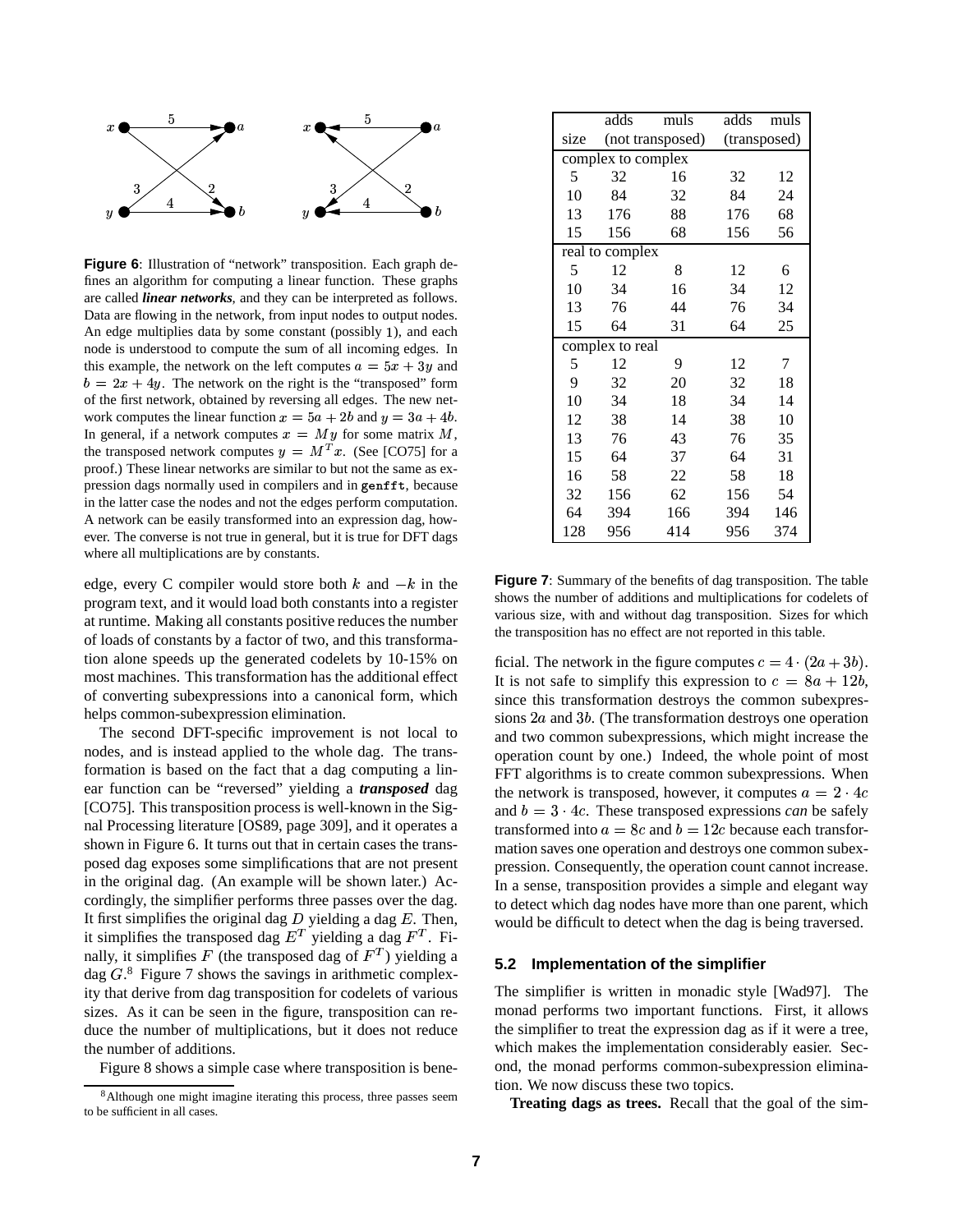

Figure 8: A linear network where which dag transposition exposes some optimization possibilities. See the text for an explanation.

plifier is to simplify an expression dag. The simplifier, however, is written as if it were simplifying an expression tree. The map from trees to dags is accomplished by memoization, which is performed implicitly by a monad. The monad maintains a table of all previously simplified dag nodes, along with their simplified versions. Whenever a node is visited for the second time, the monad returns the value in the table.

In order to continue reading this section, you really should be familiar with monads [Wad97]. In any case, here is a very brief summary on monads. The idea of a monadic-style program is to convert all expressions of the form

let  $x = a$  in  $(b x)$ 

into something that looks like

a 
$$
>=
$$
 fun x  $>$  returnM (b x)

The code should be read "call f, and then name the result x and return  $(b \times)$ ." The advantage of this transformation is that the meanings of "then" (the infix operator  $\gg$  =) and "return" (the function returnM) can be defined so that they perform all sorts of interesting activities, such as carrying state around, perform I/O, act nondeterministically, etc. In the specific case of the FFTW simplifier,  $\gg$  = is defined so as to keep track of a few tables used for memoization, and returnM performs common-subexpression elimination.

The core of the simplifier is the function algsimpM, as shown in Figure 9. algsimpM dispatches on the argument x (of type node), and it calls a simplifier function for the appropriate case. If the node has subnodes, the subnodes are simplified first. For example, suppose x is a Times node. Since a Times node has two subnodes a and b, the function algsimpM first calls itself recursively on a, yielding a', and then on b, yielding b'. Then, algsimpM passes control to the function stimesM. If both a' and b' are constants, stimesM computes the product directly. In the same way, stimes M takes care of the case where either  $a'$  or  $b'$  is 0 or 1, and so on. The code for stimesM is shown in Figure 10.

The neat trick of using memoization for graph traversal was invented by Joanna Kulik in her master's thesis [Kul95], as far as I can tell.

**Common-subexpression elimination (CSE)** is performed behind the scenes by the monadic operator returnM. The CSE algorithm is essentially the classical bottom-up

```
let rec algsimpM x =memoizing
    (function
        Num a -> snumM a
       Plus a ->
          mapM algsimpM a >>= splusM
       | Times (a, b) ->
          algsimpM a >>= fun a' ->
             algsimpM b \ge 5 fun b' \ge 5stimesM (a', b')
       | Uminus a ->
          algsimpM a >>= suminusM
      Store (v, a) \rightarrowalgsimpM a >>= fun a' ->
             returnM (Store (v, a'))
       \vert x -> returnM x)
    \mathbf x
```
Figure 9: The top-level simplifier function algsimpM, written in monadic style. See the text for an explanation.

construction from [ASU86, page 592]. The monad maintains a table of all nodes produced during the traversal of the dag. Each time a new node is constructed and returned, returnM checks whether the node appears elsewhere in the dag. If so, the new node is discarded and returnM returns the old node. (Two nodes are considered the same if they compute equivalent expressions. For example,  $a + b$  is the same as  $b + a$ .)

It is worth remarking that the simplifier *interleaves* common-subexpression elimination with algebraic transformations. To see why interleaving is important, consider for example the expression  $a - a'$ , where a and  $a'$  are distinct nodes of the dag that compute the same subexpression. CSE rewrites the expression to  $a - a$ , which is then simplified to 0. This pattern occurs frequently in DFT dags.

# 6 The scheduler

In this section we discuss the genfft scheduler, which produces a topological sort of the dag in an attempt to maximize register usage. For transforms whose size is a power of 2, we prove that a schedule exists that is asymptotically optimal in this respect, even though the schedule is independent of the number of registers. This fact is derived from the red-blue pebbling game of Hong and Kung [HK81].

Even after simplification, a codelet dag of a large transform still contains hundreds or even thousands of nodes, and there is no way to execute it fully within the register set of any existing processor. The scheduler attempts to reorder the dag in such a way that register allocators commonly used in compilers [Muc97, Section 16] can minimize the number of register spills. Note that the FFTW codelet generator does not address the *instruction scheduling* problem; that is, the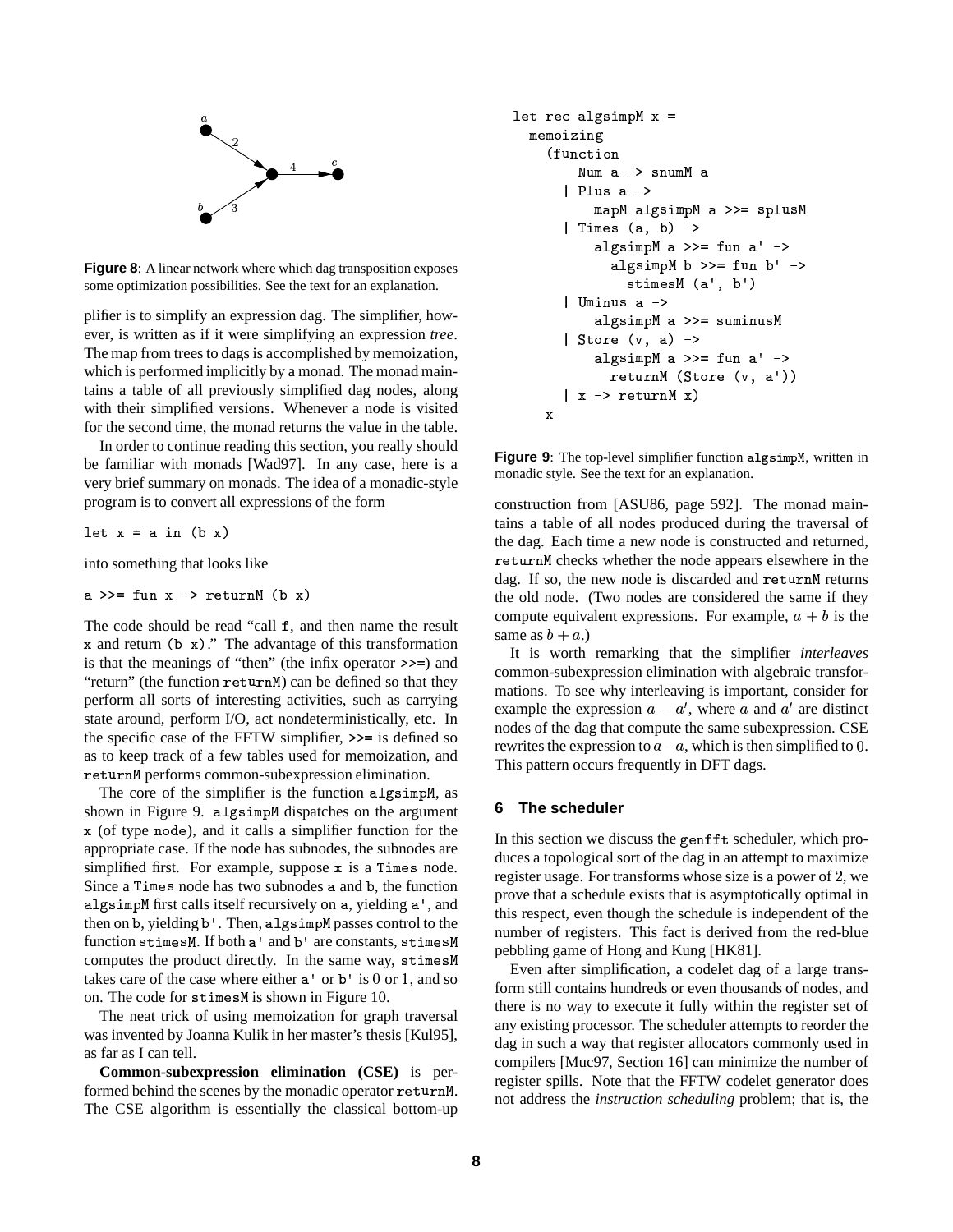```
let rec stimesM = function| (Uminus a, b) -> (* -a * b ==> -(a * b) *)
      stimesM (a, b) >>= suminusM
  |(a, Uminus b) \rightarrow (* a * -b == > -(a * b) * )stimesM (a, b) \gg = suminusM
  | (Num a, Num b) -> (* multiply two numbers *)
      snumM (Number.mul a b)
  | (Num a, Times (Num b, c)) ->
      snumM (Number.mul a b) >>= fun x ->
        stimesM(x, c)| (Num a, b) when Number.is zero a ->
      snumM Number.zero
                           (* 0 * b == 0 *)| (Num a, b) when Number. is one a ->
      returnM b
                           (* 1 * b == > b *)| (Num a, b) when Number.is_mone a ->
      suminusM b
                           (* -1 * b ==> -b *)( a, (Num <sub>-</sub> as b')) \rightarrow stimesM (b', a))(a, b) -> returnM (Times (a, b))
```
Figure 10: Code for the function stimesM, which simplifies the product of two expressions. The comments (delimited with  $(**)$ ) briefly discuss the various simplifications. Even if it operates on a dag, this is exactly the code one would write to simplify a tree.

maximization of pipeline usage is left to the C compiler.

Figure 11 illustrates the scheduling problem. Suppose a processor has 4 registers, and consider a "column major" execution order that first executes all nodes in the diagonallystriped box (say, top-down), and then proceeds to the next column of nodes. Since there are 8 values to propagate from column to column, and the machine has 4 registers, at least four registers must be spilled if this strategy is adopted. A different strategy would be to execute all operations in the gray box before executing any other node. These operations can be performed fully within registers once the input nodes have been loaded. It is clear that different schedules lead to different behaviors with respect to register spills.

A lower bound on the number of register spills incurred by any execution of the FFT graph was first proved by Hong and Kung [HK81] in the context of the so-called "red-blue pebbling game". Paraphrased in compiler terminology, Theorem 2.1 from [HK81] states that the execution of the FFT graph of size  $n = 2^k$  on a machine with C registers (where  $C \leq n$ ) requires at least  $\Omega(n \log n / \log C)$  register spills.<sup>9</sup> Aggarwal and Vitter [AV88] generalize this result to disk I/O, where a single I/O operation can transfer a block of elements. In addition, Aggarwal and Vitter give a schedule that matches the lower bound. Their schedule is constructed as in the example that follows. With reference to Figure 11, assume again that the machine has  $C = 4$  registers. The schedule loads the four topmost input nodes of the dag, and then executes all nodes in the gray box, which can be done completely using the 4 registers. Then, the four outputs of the gray box are



**Figure 11:** Illustration of the scheduling problem. The butterfly graph (in black) represents an abstraction of the data flow of the fast Fourier transform algorithm on 8 inputs. (In practice, the graph is more complicated because data are complex, and the real and imaginary part interact in nontrivial ways.) The boxes denote two different execution orders that are explained in the text.

written to some temporary memory location, and the same process is repeated for the four inputs in the bottom part of the dag. Finally, the schedule executes the rightmost column of the dag. In general, the algorithm proceeds by partitioning the dag into blocks that have C input nodes and  $\Theta(\log C)$ depth. Consequently, there are  $\Theta(n \log n / (C \log C))$  such blocks, and each block can be executed with  $O(C)$  transfers between registers and memory. The total number of transfers is thus at most  $O(n \log n / \log C)$ , and the algorithm matches the lower bound.

Unfortunately, Aggarwal and Vitter's algorithm depends on  $C$ , and a schedule for a given value of  $C$  does not work well for other values. The aim of the FFTW generator is to produce portable code, however, and the generator cannot make any assumption about  $C$ . It is perhaps surprising that a schedule exists that matches the asymptotic lower bound for all values of  $C$ . In other words, a single sequential order of execution of an FFT dag exists that, for all  $C$ , requires  $O(n \log n / \log C)$  register spills on a machine with C registers. We say that such a schedule is *cache-oblivious*.<sup>10</sup>

We now show that the Cooley-Tukey FFT becomes cacheoblivious when the factors of  $n$  are chosen appropriately (as in [VS94a, VS94b]). We first formulate a recursive algorithm, which is easier to understand and analyze than a dag. Then, we examine how the computation dag of the algorithm should be scheduled in order to mimic the register/cache behavior of the cache-oblivious algorithm.

Consider the Cooley-Tukey algorithm applied to a trans-

<sup>&</sup>lt;sup>9</sup>The same result holds for any two-level memory, such as L1 cache vs. L2, or physical memory vs. disk.

 $10$ We say "cache-" and not "register-oblivious" since this notion first arose from the analysis of the caching behavior of Cilk [FLR98] programs using shared memory. Work is still in progress to understand and define cache-obliviousness formally, and this concept does not yet appear in the literature. Simple divide-and-conquer cache-oblivious algorithms for matrix multiplication and LU decomposition are described in  $[BFJ+96]$ .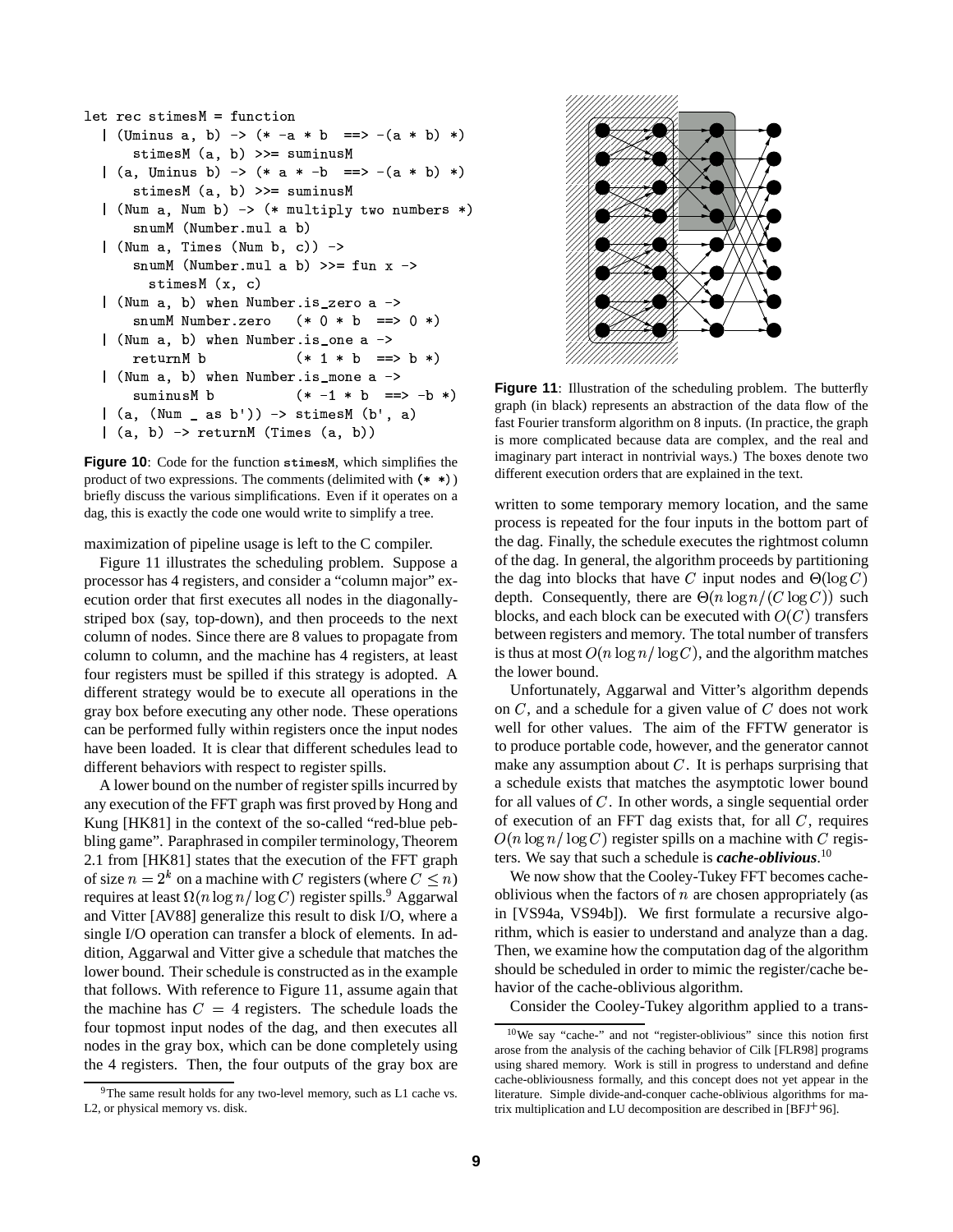form of size  $n = 2<sup>k</sup>$ . Assume for simplicity that k is itself a power of two, although the result holds for any positive integer  $k$ . At every stage of the recursion, we have a choice of the factors  $n_1$  and  $n_2$  of n. Choose  $n_1 = n_2 = \sqrt{n}$ . The algorithm computes  $\sqrt{n}$  transforms of size  $\sqrt{n}$ , followed by more transforms of size  $\sqrt{n}$ . When  $n < \Theta(C)$ , the trans- $O(n)$  multiplications by the twiddle factors, followed by  $\sqrt{n}$ form can be computed fully within registers. Thus, the number  $M(n)$  of transfers between memory and registers when computing a transform of size  $n$  satisfies this recurrence.

$$
M(n) = \begin{cases} 2\sqrt{n}M(\sqrt{n}) + O(n) & \text{when } n > \Theta(C) ; \\ \Theta(C) & \text{otherwise} . \end{cases}
$$

The recurrence has solution  $M(n) = O(n \log n / \log C)$ , which matches the lower bound.

We now reexamine the operation of the cache-oblivious FFT algorithm in terms of the FFT dag as the one in Figure 11. Partitioning a problem of size *n* into  $\sqrt{n}$  problems of size  $\sqrt{n}$  is equivalent to cutting the dag with a vertical line that partitions the dag into two halves of (roughly) equal size. Every node in the first half is executed before any node in the second half. Each half consists of  $\Theta(\sqrt{n})$  connected components, which are scheduled recursively in the same way.

The genfft scheduler uses this recursive partitioning technique for transforms of all sizes (not just powers of 2). The scheduler cuts the dag roughly into two halves. "Half a dag" is not well defined, however, except for the power of 2 case, and therefore the genfft scheduler uses a simple heuristic (described below) to compute the two halves for the general case. The cut induces a set of connected components that are scheduled recursively. The scheduler guarantees that all components in the first half of the dag (the one containing the inputs) are executed before the second half is scheduled. For the special case  $n=2<sup>k</sup>$ , because of the previous analysis, we know that this schedule of the dag allows the register allocator of the C compiler to minimize the number of register spills (up to some constant factor). Little is known about the optimality of this scheduling strategy for general  $n$ , for which neither the lower-bound nor the upper-bound analyses hold.

Finally, we discuss the heuristic used to cut the dag into two halves. The heuristic consists of "burning the candle at both ends". Initially, the scheduler colors the input nodes red, the output nodes blue, and all other nodes black. After this initial step, the scheduler alternates between a red and a blue coloring phase. In a red phase, any node whose predecessors are all red becomes red. In a blue phase, all nodes whose successors are blue are colored blue. This alternation continues while black nodes exist. When coloring is done, red nodes form the first "half" of the dag, and blue nodes the second. When  $n$  is a power of two, the FFT dag has a regular structure like the one shown in Figure 11, and this process has the effect of cutting the dag in the middle with a vertical line, yielding the desired optimal behavior.

# **7** Pragmatic aspects of genfft

This section discusses briefly the running time and the memory requirements of genfft, and also some problems that arise in the interaction of the genfft scheduler with  $C$  compilers.

The FFTW codelet generator is not optimized for speed, since it is intended to be run only once. Indeed, users of FFTW can download a distribution of generated C code and never run genfft at all. Nevertheless, the resources needed by genfit are quite modest. Generation of  $C$  code for a transform of size 64 (the biggest used in FFTW) takes about 75 seconds on a 200MHz Pentium Pro running Linux 2.2 and the native-code compiler of Objective Caml 2.01. genfft needs less than 3 MB of memory to complete the generation. The resulting codelet contains 912 additions, 248 multiplications. On the same machine, the wholeFFTW system can be regenerated in about 15 minutes. The system contains about 55,000 lines of code in 120 files, consisting of various kinds of codelets for forward, backward, real to complex, and complex to real transforms. The sizes of these transforms in the standard FFTW distribution include all integers up to 16 and all powers of two up to 64.

A few FFTW users needed fast hard-coded transforms of uncommon sizes (such as 19 and 23), and they were able to run the generator to produce a system tailored to their needs. The biggest program generated so far was for a complex transform of size 101, which required slightly less than two hours of CPU time on the Pentium Pro machine, and about 10 MB of memory. Again, a user had a special need for such a transform, which would be formidable to code by hand. In order to achieve this running time, I was forced to replace a linked-list implementation of associative tables by hashing, and to avoid generating "obvious" common subexpressions more than once when the dag is created. The naive generator was somewhat more elegant, but had not produced an answer after three days.

The long sequences of straight-line code produced by genfft can push C compilers (in particular, register allocators) to their limits. The combined effect of genfft and of the C compiler can lead to performance problems. The following discussion presents two particular cases that I found particularly surprising, and is not intended to blame any particular compiler or vendor.

The optimizer of the  $\epsilon$ gcs-1.1.1 compiler performs an instruction scheduling pass, followed by register allocation, followed by another instruction scheduling pass. On some architectures, including the SPARC and PowerPC processors, egcs employs the so-called "Haifa scheduler", which usually produces better code than the normal egcs/gcc scheduler. The first pass of the Haifa scheduler, however, has the unfortunate effect of destroying genfft's schedule (computed as explained in Section 6). In egcs, the first instruction scheduling pass can be disabled with the option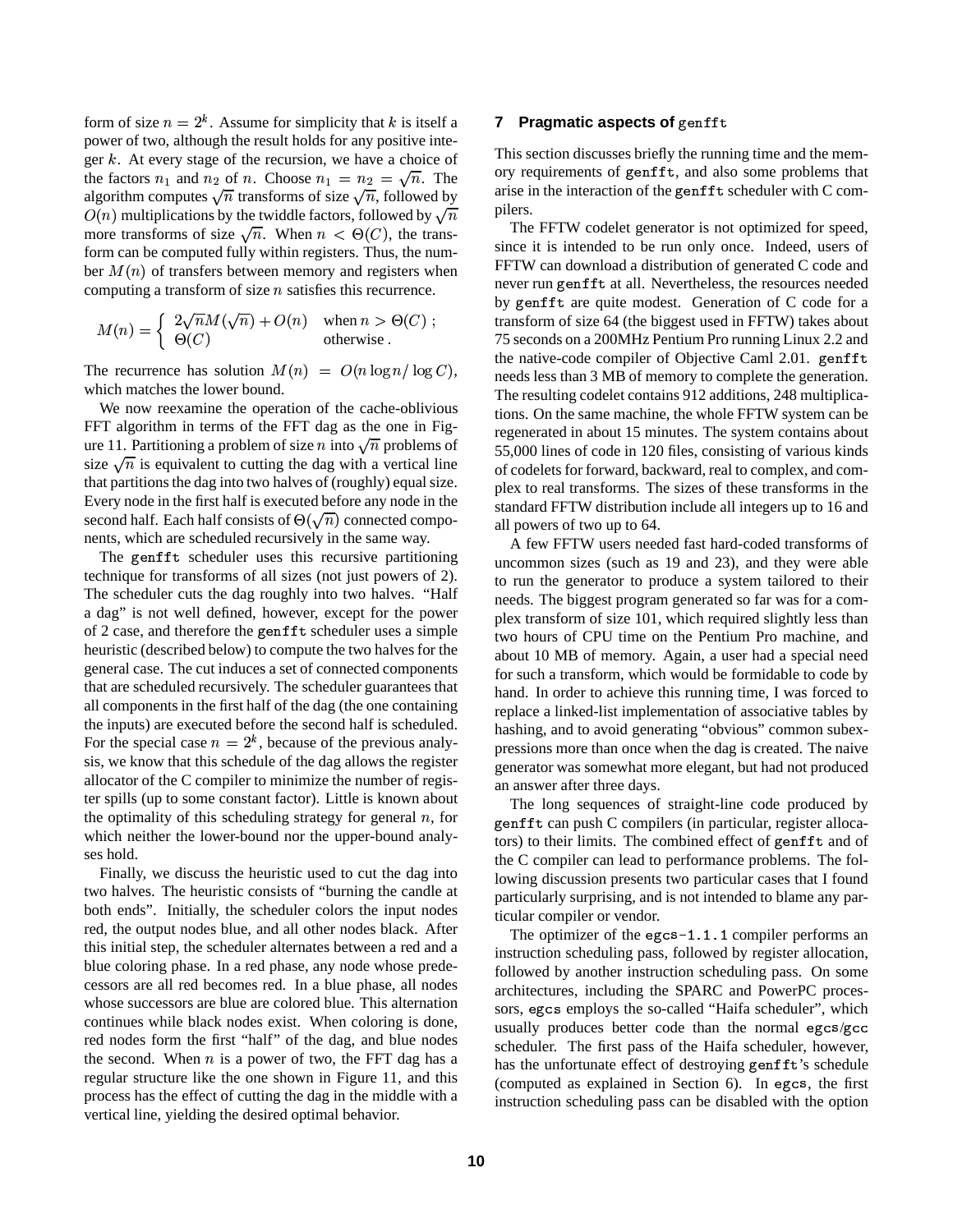```
void foo(void)
void foo(void)
                                 \mathfrak{t}\mathbf{f}€
 double a;
                                    double a:
 double b;
                                    .. lifetime of a ..
                                  }
 .. lifetime of a ..
                                   \mathcal{L}lifetime of b..
                                    double b;
\mathcal{F}.. lifetime of b ..
                                  \mathcal{E}}
```
Figure 12: Two possible declarations of local variables in C. On the left side, variables are declared in the topmost lexical scope. On the right side, variables are declared in a private lexical scope that encompasses the lifetime of the variable.

-fno-schedule-insns, and on a 167 MHz UltraSPARC I, the compiled code is between 50% and 100% faster and about half the size when this option is used. Inspection of the assembly code produced by egcs reveals that the difference consists entirely of register spills and reloads.

Digital's C compiler for Alpha (DEC C V5.6-071 on Digital UNIX V4.0 (Rev. 878)) seems to be particularly sensitive to the way local variables are declared. For example, Figure 12 illustrates two ways to declare temporary variables in a C program. Let's call them the "left" and the "right" style. genfft can be programmed to produce code in either way, and for most compilers I have tried there is no appreciable performance difference between the two styles. Digital's C compiler, however, appears to produce better code with the right style (the right side of Figure 12). For a transform of size 64, for example, and compiler flags -newc -w0 -05 -ansialias -ansiargs -fp\_reorder -tune host -std1, a 467MHz Alpha achieves about 450 MFLOPS with the left style, and 600 MFLOPS with the right style. (Different sizes lead to similar results.) I could not determine the exact source of this difference.

#### 8 **Conclusion**

In my opinion, the main contribution of this paper is to present a real-world application of domain-specific compilers and of advanced programming techniques, such as monads. In this respect, the FFTW experience has been very successful: the current release FFTW-2.0.1 is being downloaded by more than 100 people every week, and a few users have been motivated to learn ML after their experience with FFTW. In the rest of this concluding section, I offer some ideas about future work and possible developments of the FFTW system.

The current genfft program is somewhat specialized to computing linear functions, using algorithms whose control structure is independent of the input. Even with this restriction, the field of applicability of genfft is potentially huge. For example, signal processing FIR and IIR filters fall into this category, as well as other kinds of transforms used in image processing (for example, the discrete cosine transform used in JPEG). I am confident that the techniques described in this paper will prove valuable in this sort of application.

Recently, I modified genfft to generate crystallographic Fourier transforms [ACT90]. In this particular application, the input consists of 2D or 3D data with certain symmetries. For example, the input data set might be invariant with respect to rotations of 60 degrees, and it is desirable to have a special-purpose FFT algorithm that does not execute redundant computations. Preliminary investigation shows that genfft is able to exploit most symmetries. I am currently working on this problem.

In its present form, genfft is somewhat unsatisfactory because it intermixes programming and metaprogramming. At the programming level, one specifies a DFT algorithm, as in Figure 4. At the metaprogramming level, one specifies how the program should be simplified and scheduled. In the current implementation, the two levels are confused together in a single binary program. It would be nice to have a clean separation of these two levels, but I currently do not know how to do it.

#### **Acknowledgments** 9

I am grateful to Compaq for awarding me the Digital Equipment Corporation fellowship. Thanks to Compaq, Intel, and Sun Microsystems for donations of hardware that was used to develop genfft. Prof. Charles E. Leiserson of MIT provided continuous support and encouragement. FFTW would not exist without him. Charles also proposed the name "codelets" for the basic FFT blocks. Thanks to Steven G. Johnson for sharing with me the development of FFTW. Thanks to Steven and the anonymous referees for helpful comments on this paper. The notion of cache obliviousness arose in discussions with Charles Leiserson, Harald Prokop, Sridhar "Cheema" Ramachandran, and Keith Randall.

# **References**

- [ACT90] Myoung An, James W. Cooley, and Richard Tolimieri. Factorization method for crystallographic Fourier transforms. Advances in Applied Mathematics, 11:358-371, 1990.
- $[ASU86]$ Alfred V. Aho, Ravi Sethi, and Jeffrey D. Ullman. Compilers, principles, techniques, and tools. Addison-Wesley, March 1986.
- Alok Aggarwal and Jeffrey Scott Vitter. [AV88] The input/output complexity of sorting and related problems. Communications of the ACM, 31(9):1116-1127, September 1988.